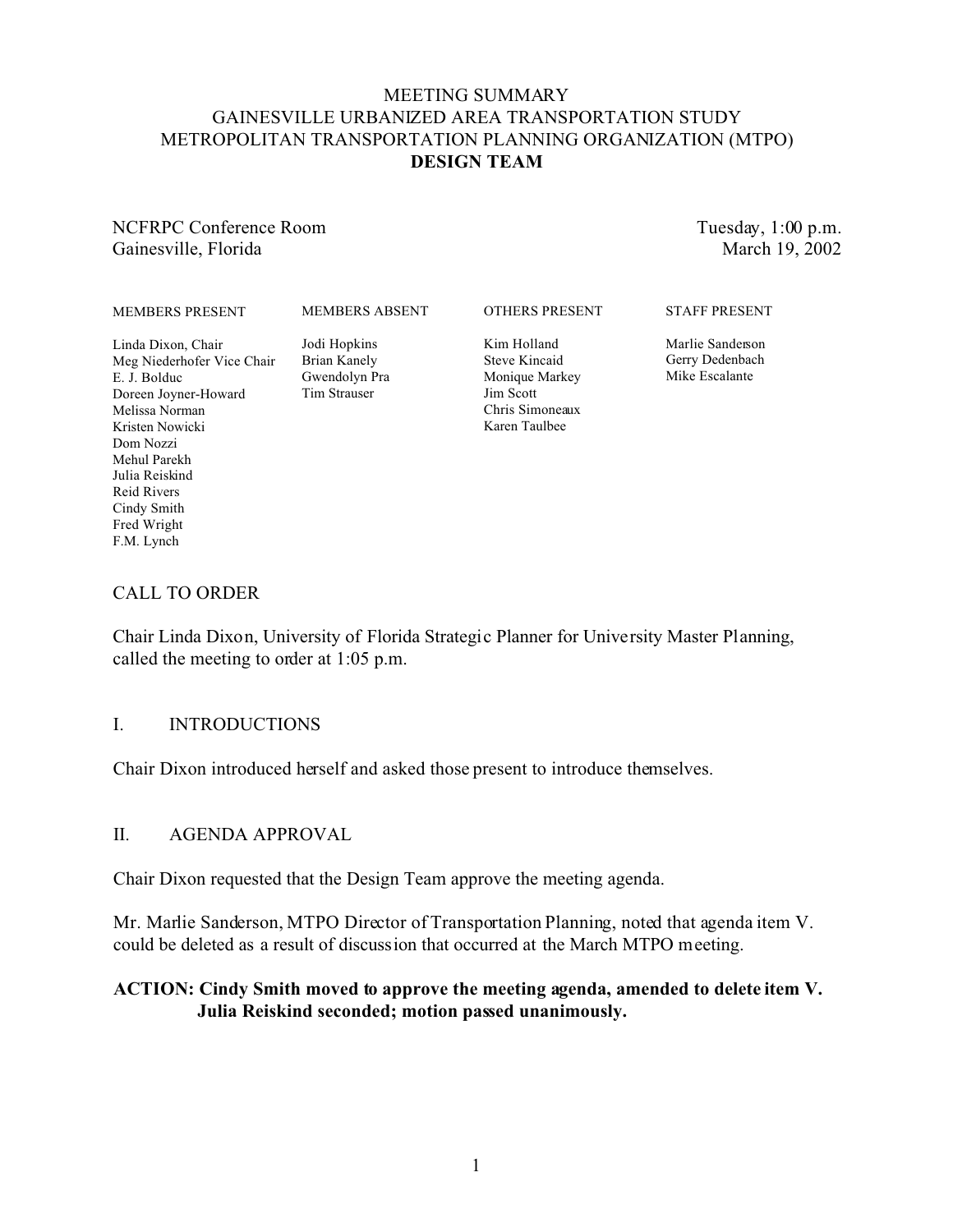# III. US 441 Overhead Roadway Signage

Mr. Gerry Dedenbach, MTPO Senior Transportation Planner, stated that the MTPO, at its December 13 meeting, approved a motion:

*"to refer to City, County and Florida Department of Transportation (FDOT) staff the redesign of a panel sign to replace the current signs at the intersection of US 441 and University Avenue."*

He said that the MTPO Roadway and Traffic Signage Review Subcommittee, at its March 7 meeting, reinforced the earlier action of the MTPO and requested that staff prepare a mock-up of the sign panel and include this item on the Design Team's next agenda. He noted that FDOT, at the February 19 Design Team meeting, said that the plans for the West 13<sup>th</sup> Street Traffic Signal Upgrade Project were complete and that any signage changes would have to be a new project. He discussed several proposed signage alternatives.

Ms. Doreen Joyner-Howard, FDOT Transportation Planner, and Mr. Jim Scott, FDOT Traffic Operations Engineer, discussed the US 441 overhead signage and answered questions. They said that FDOT would not remove the existing mast arms on the north, east or west approaches.

# **ACTION: Cindy Smith moved to recommend that the MTPO request that FDOT remove the:**

# **1. directional signage from northbound US 441 approach; and**

# **2. the museum signage from the eastbound and westbound approaches.**

# **Julia Reiskind seconded; motion passed unanimously.**

# IV. State Roads 26/26A Lighting Alternatives Analysis

Mr. Dedenbach stated that the Design Team, at its January 22 meeting, requested a cost comparison of the City of Gainesville's lighting options. He said that FDOT's consultant has prepared an analysis of the following alternatives:

- 1. Decorative black "cobrahead" luminaires;
- 2. Lumec Traditional Globe "Acom" luminaires;
- 3. Lumec Domus Series luminaires with decorative arms; and
- 4. Lumec Renaissance Series luminaires mounted on decorative steel poles.

Mr. Reid Rivers, Gainesville Regional Utilities (GRU) Engineering Manager for Energy Delivery, noted that the City has not yet adopted the Lumec Renaissance Series luminaires.

Mr. Chris Simoneaux, Comprehensive Engineering Services President, and Mr. Rivers discussed the lighting alternatives and answered questions.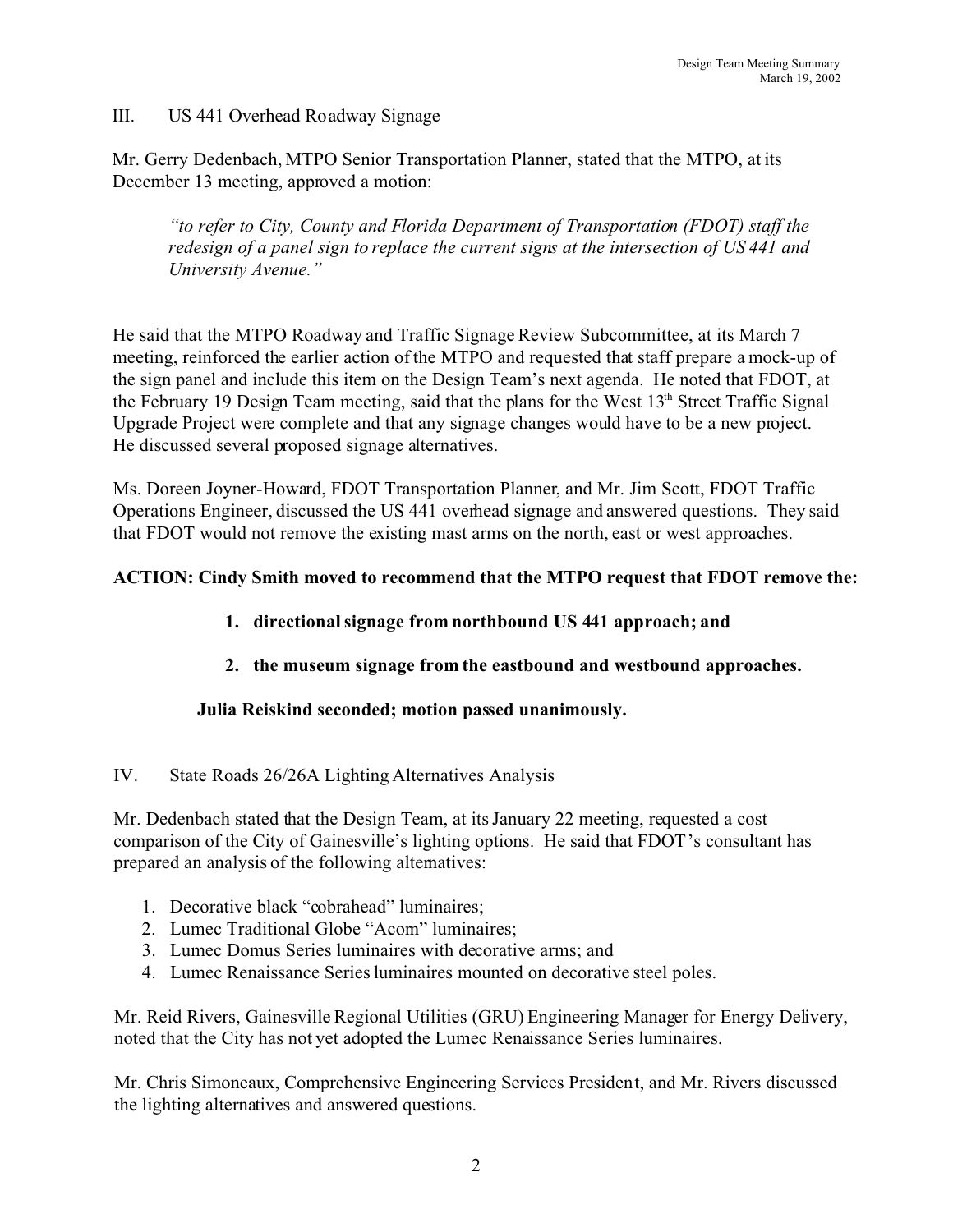Mr.Fred Wright, FDOT District 2 Project Consultant Engineer, discussed lighting budget issues.

Mr. E.J. Bolduc declared a conflict of interest.

- **ACTION: Cindy Smith moved to recommend that the MTPO request that the FDOT install Lumec Renaissance Series (teardrop) luminaires on concrete poles with bracket arms to project lighting onto the roadway. Reid Rivers seconded; motion passed 8 to 1 with one abstention.**
- **ACTION: Cindy Smith moved to recommend that the MTPO request that the FDOT design: the lighting to:** 
	- **1. consider neighborhood ambiance;**
	- **2. illuminate the sidewalks (for pedestrian safety);**
	- **3. minimize light spillage into adjacent homes; and**
	- **4. minimize the number of poles within the corridor.**

### **Reid Rivers seconded; motion passed 8 to 1 with one abstention.**

VI. Transportation Design for Livable Communities (TDLC)

Chair Dixon stated that a member of the Design Team had requested discussion of TDLC strategies. She noted that some of these strategies were presented at the March 2002 meeting of the San Felasco Section, Florida Chapter of the American Planning Association.

Ms. Joyner-Howard discussed TDLC strategies and answered questions.

### **ACTION: Cindy Smith moved to recommend that the MTPO:**

- **1. amend its Urban Design Policy Manual to incorporate FDOT's TDLC strategies;**
- **2. retroactively designate State Road 26/26A from NW 38th Street to North-South Drive as a TDLC corridor; and**
- **3. identify other TDLC corridors at a future meeting.**

**Julia Reiskind seconded; motion passed 8 to 0 with one abstention.**